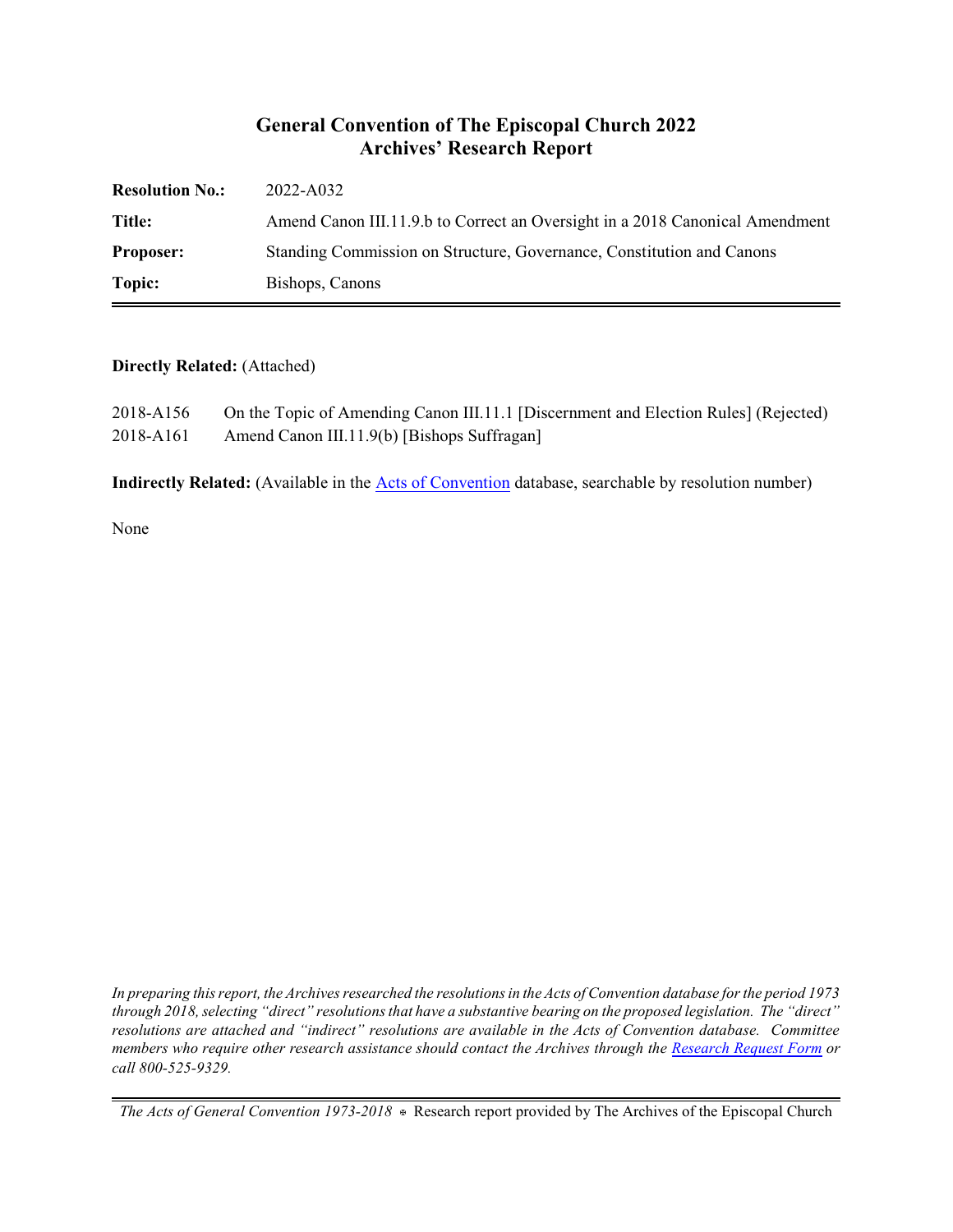# **A032 - Amend Canon III.11.9.b to Correct an Oversight in a 2018 Canonical Amendment**

### **Final Status:** Not Yet Finalized

**Proposed by:** Standing Commission on Structure, Governance, Constitution and Canons **Requests New Interim Body**: No **Amends C&C or Rules of Order**: Yes **Has Budget Implications**: No **Cost**: **HiA:** HB **Legislative Committee Currently Assigned**: 02 - Constitution & Canons **Completion Status:** Incomplete **Latest House Action:** N/A **Supporting Documents:** No

## **Resolution Text**

*Resolved*, the House of \_\_\_\_\_\_\_\_\_\_\_\_\_\_\_\_ concurring,

That the 80th General Convention amend Canon III.11.9.b by adding a new Section 2 and renumbering all subsequent sections, as follows:

Can. III.11

**Sec. 9.** Other Bishops

b. Bishops Suffragan

1. If a Diocese discerns a need for another Bishop due to the extent of diocesan work, the Diocese may elect a Bishop Suffragan in accordance with Canon III.11.1 and this Canon III.11.9.b.

*2. Before the election of a Bishop Suffragan in a Diocese, the consent of a majority of the Bishops exercising jurisdiction and of the several Standing Committees must be obtained.*

2. *3.*

i. A Bishop Suffragan shall act as an assistant to and under the direction of the Bishop Diocesan.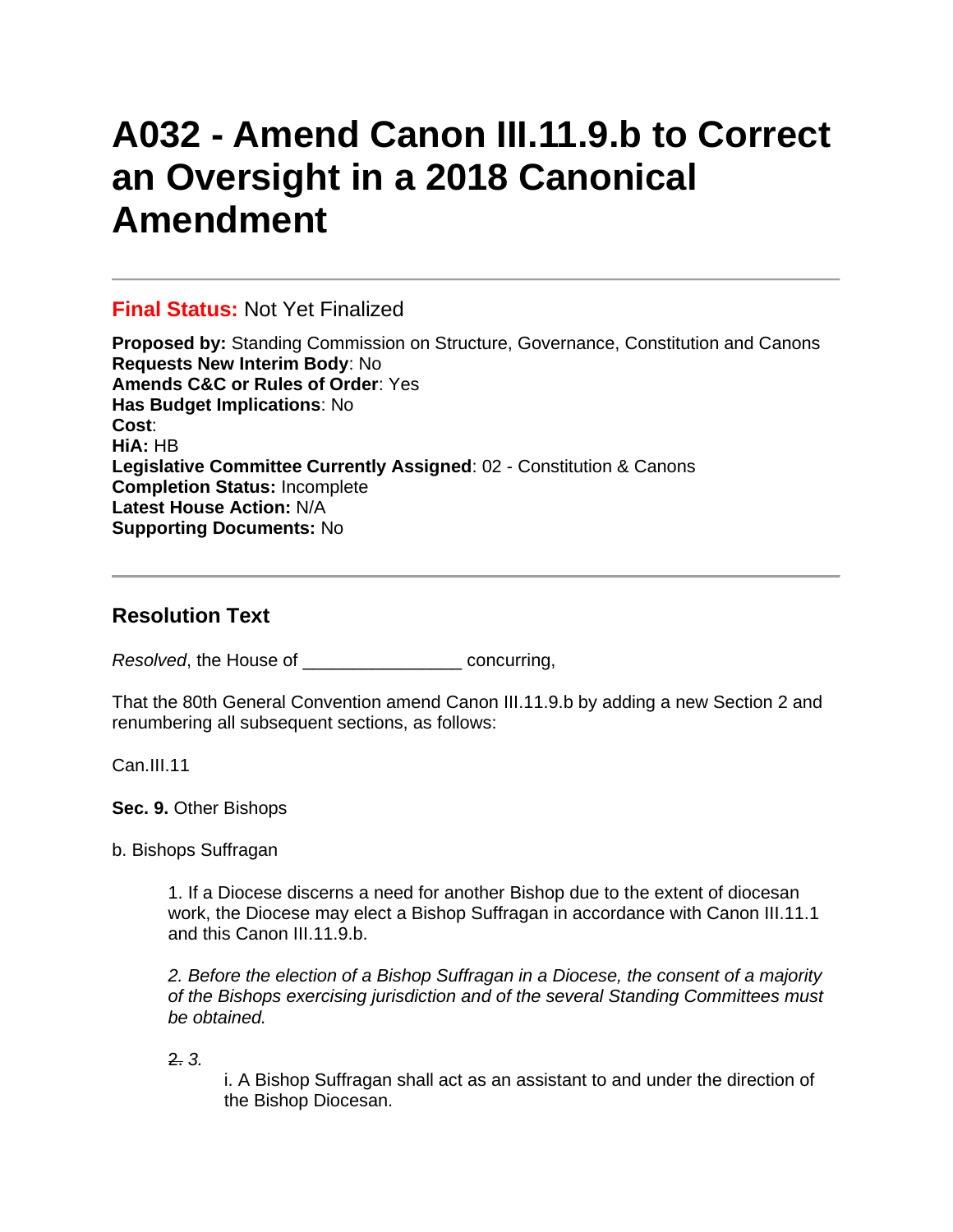ii. Before the election of a Bishop Suffragan in a Diocese, the Bishop Diocesan shall submit a consent with a description of the role and the duties of the Bishop Suffragan to the Convention of the Diocese.

3. *4.* The tenure of office of a Bishop Suffragan shall not be determined by the tenure of office of the Bishop Diocesan.

4. *5.* No Bishop Suffragan, while acting as such, shall be Rector, but may serve as Member of the Clergy in charge of a Congregation.

### **Explanation**

The amendment corrects an unintended oversight of the 79th General Convention, which inadvertently deleted the requirement of consents to a Diocese's election of a Bishop Suffragan.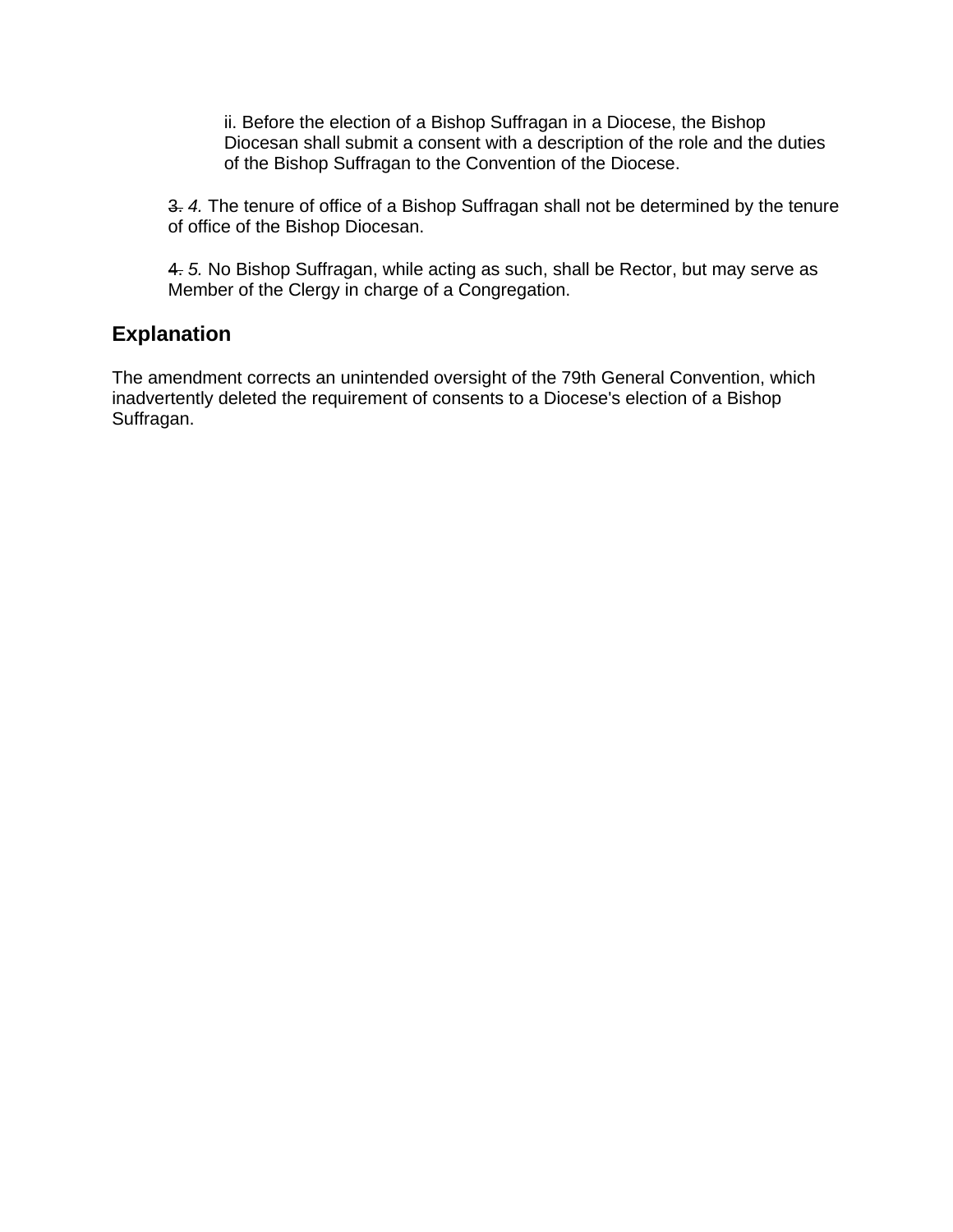

| <b>Resolution Number:</b>        | 2018-A156                                                                  |
|----------------------------------|----------------------------------------------------------------------------|
| Title:                           | On the Topic of Amending Canon III.11.1 [Discernment and<br>Election Rules |
| <b>Legislative Action Taken:</b> | Rejected                                                                   |
| <b>Text of Resolution:</b>       |                                                                            |

*Resolved*, the House of Bishops concurring, That Canon III.11.1 is hereby amended to read as follows:

Sec. 1(a) Discernment of vocation to be a Bishop occurs through a process of election in accordance with the rules prescribed by the Convention of the Diocese and pursuant to the provisions of the Constitution and Canons of this Church.

*(b)* With respect to the election of a *Bishop Diocesan, Bishop Coadjutor,* Bishop Suffragan or *Assistant Bishop*, the Diocese *or, in in the case of a Missionary Bishop, the Missionary Diocese or House of Bishop in accordance with the decision of the Missionary Diocese pursuant to Canon III.11.9(c)(1)-(3),* shall establish a nominating process either by Canon or by the adoption of rules and procedure *procedures* for the election of the Bishop Suffragan at a regular or special Diocesan Convention with sufficient time preceding the election of the Bishop Suffragan. *The election will be held in accordance with this Canon III.11.*

*(c)(i) No more than twelve months before a Diocese or Missionary Diocese requests the consents under subsection (d) to holding an election of a Bishop Diocesan, Bishop Coadjutor, Bishop Suffragan, Assistant Bishop, or Missionary Bishop, the Diocese or Missionary Diocese shall complete a missional review of the Diocese to ascertain and articulate the needs, hopes, aspirations, and resources of the diocese as it participates in God's mission. The missional review shall include consultation with neighboring dioceses and should utilize extra-diocesan consultants when possible. The requirement of a missional review shall apply to elections held on or after January 1, 2019, and this sentence shall be deleted from the canons at the adjournment of the 80th General Convention without the necessity of further action of the General Convention unless the 80th General Convention determines otherwise.*

*(ii) The results of such a missional review shall be communicated to the Presiding Bishop and Executive Council of The Episcopal Church who shall each offer an assessment of the Review.*

*(iii) The assessments of the Presiding Bishop and Executive Council shall be communicated to each Bishop exercising jurisdiction and Standing Committee in advance of their consent to the call of the election of the Bishop Diocesan, Bishop Coadjutor, Bishop Suffragan, Assistant Bishop, or Missionary Bishop.*

*(d) Before the election of a Bishop Diocesan, Bishop Coadjutor, Bishop Suffragan, Assistant Bishop, or Missionary Bishop in a Diocese or Missionary Diocese, the consent to the holding of the election from a majority of the Bishops exercising jurisdiction and a majority of the several Standing Committees must be obtained.*

*(e) The consent of a majority of the Bishops exercising jurisdiction and the majority of Standing Committees must be obtained to the election of the person to serve as Bishop Diocesan, Bishop Coadjutor, Bishop Suffragan, Assistant Bishop, or Missionary Bishop as set forth In Canons III.11.3.*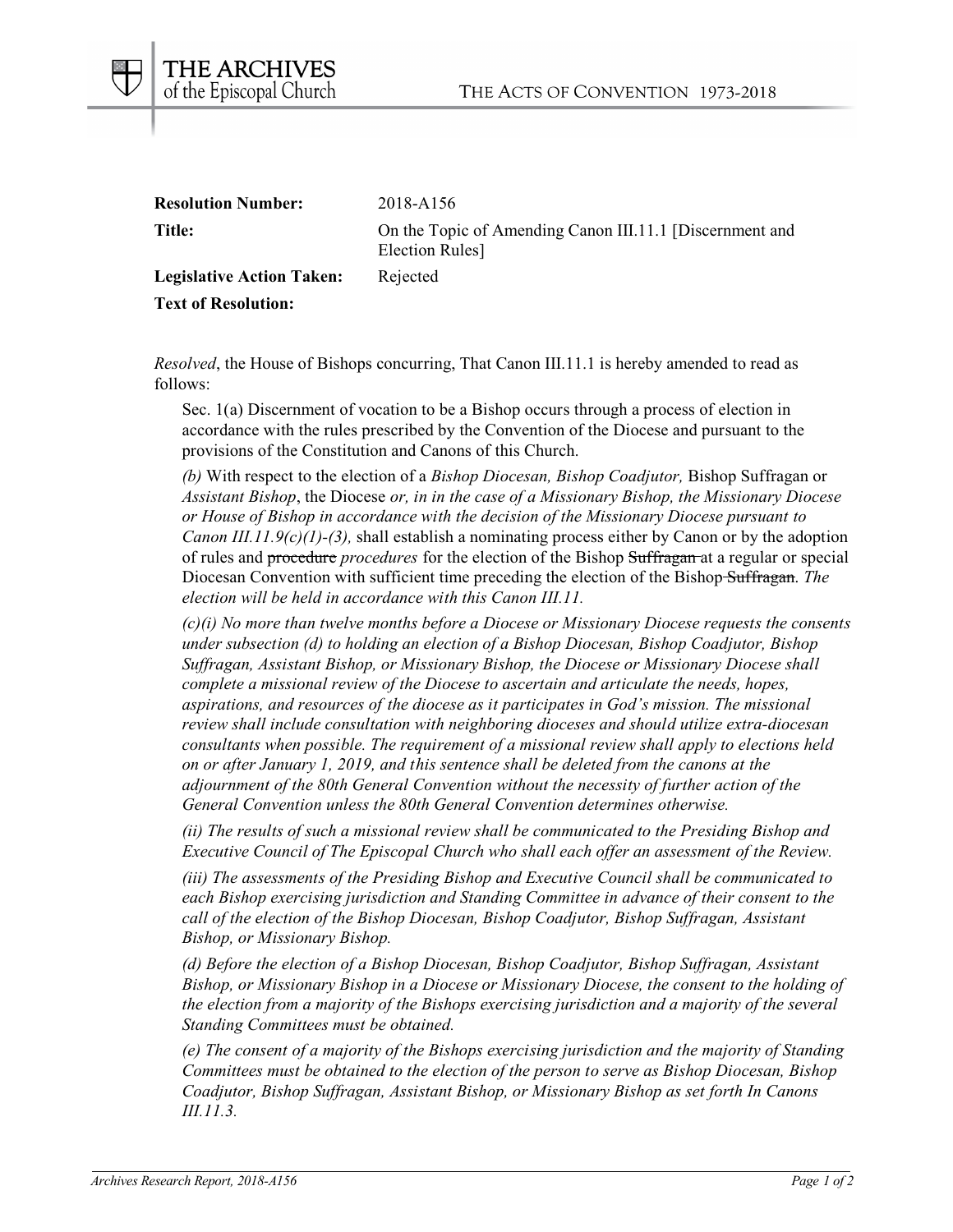(b) *(f)* In lieu of electing a Bishop, the Convention of a Diocese may request that an election be made on its behalf by the House of Bishops of the Province of which the Diocese is a part, subject to confirmation by the Provincial Synod, or it may request that an election be made on its behalf by the House of Bishops of the Episcopal Church.

(1) If either option in Sec.  $H\rightarrow H(f)$  is chosen, a special Joint Nominating Committee shall be appointed unless the Diocesan Convention has otherwise provided for the nominating process. The Committee shall be composed of three persons from the Diocese, appointed by its Standing Committee, and three members of the electoral body, appointed by the President of that body. The Joint Nominating Committee shall elect its own officers and shall nominate three persons whose names it shall communicate to the Presiding Officer of the electoral body. The Presiding Officer shall communicate the names of the nominees to the electoral body at least three weeks before the election when the names shall be formally placed in nomination. Opportunity shall be given for nominations from the floor or by petition, in either case with provision for adequate background checks.

(2) If either option in Sec.  $\{\vec{b}\}$  *1(f)* is chosen, the evidence of the election shall be a certificate signed by the Presiding Officer of the electoral body and by its Secretary, with a testimonial signed by a constitutional majority of the body, in the form required in Canon III.11.3, which shall be sent to the Standing Committee of the Diocese on whose behalf the election was held. The Standing Committee shall thereupon proceed as set forth in Canon III.11.3.

(c) *(g)* The Secretary of the body electing a Bishop Diocesan, Bishop Coadjutor, or Bishop Suffragan, shall inform the Presiding Bishop promptly of the name of the person elected. It shall be the duty of the Bishop-elect to notify the Presiding Bishop of acceptance or declination of the election, at the same time as the Bishop-elect notifies the electing Diocese.

(d) *(h)* No Diocese shall elect a Bishop within thirty days before a meeting of the General Convention.